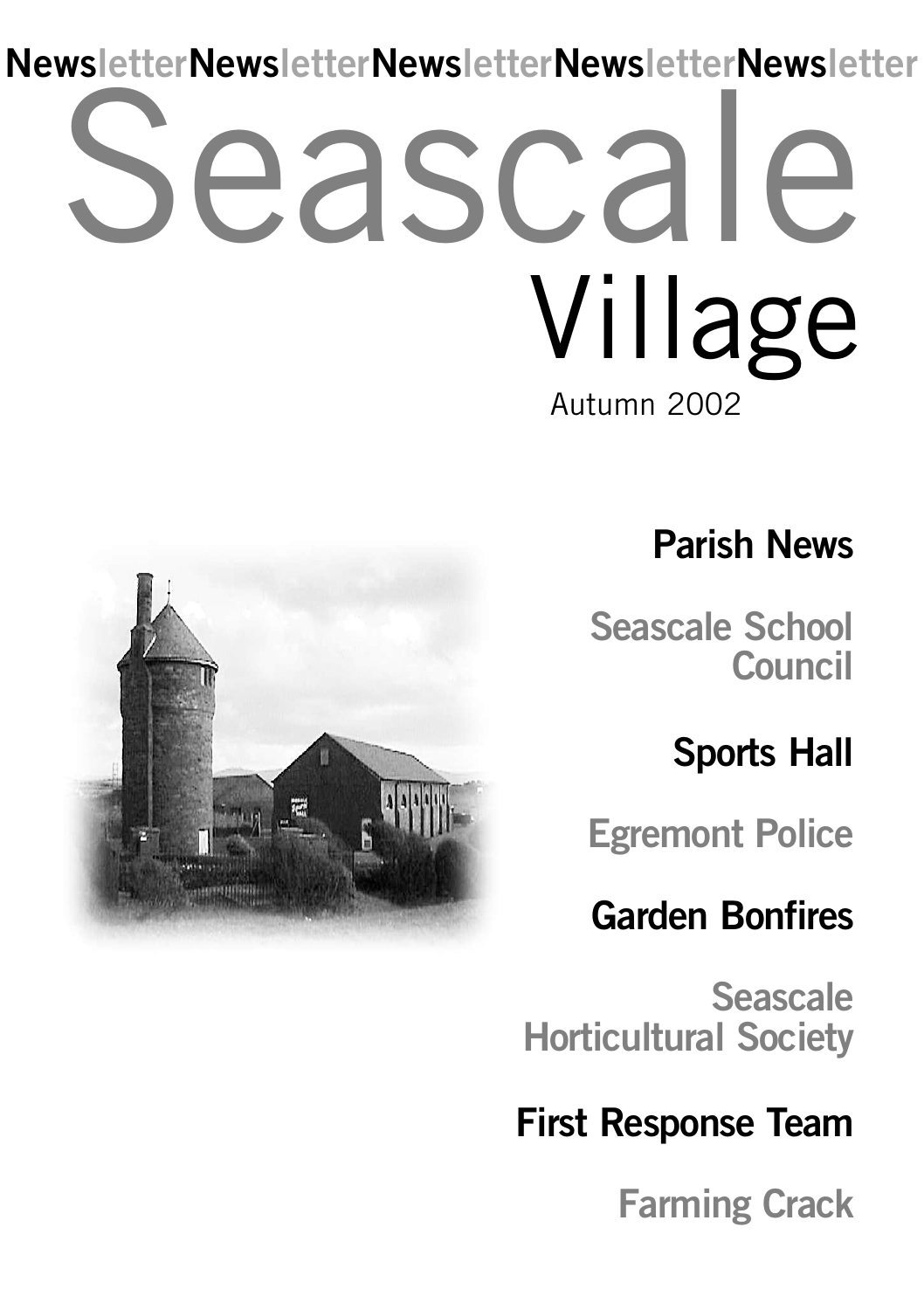# **Parish News**

**Once again we've had changes on the Parish Council. We have three new Councillors – Mr Andrew Woolass, Mrs Vicky Borrino and Mrs Gillian McCurrie. Gillian resigned as Clerk in the Summer as her work commitment didn't allow her enough time for the clerk's duties, but we are happy to welcome her as a new Councillor. Mrs Jane McCrum is the new Clerk; she started in September.**

In our last newsletter we reported that the School Children would help us in our campaign to cut out litter. They ran a competition for Best Designed Poster. During the Local Democracy Week, Councillor David Moore and myself judged these and the three winners will have their Posters copied and displayed around the village.

The extra work on the Sewage Works is on schedule and it should be finished by March. The United Utilities Manager has informed me that they are willing to show people around in the Spring if enough interest is shown. If you want to have a look around I suggest you give names and telephone numbers to a Parish Councillor or the Clerk and we will compile a list.

I hope you've all noticed the Jubilee Seat installed on Croft Head Road near the entrance to the School. Six other seats have been purchased and will be installed on the beach area in the near future.

We hope you are looking forward to our Christmas Concert and Christmas Lights. The lights will be switched on

on 15 December at 2.30 – 4.30pm Mince Pies and Sherry will be served.

Egremont Town Band will be entertaining us for the afternoon; we all hope your support will be excellent as usual. This is our 12th year and I am sure Tony Holman, who is the Coordinator for the Lights, will be looking for as much help as he can get.

We will be presenting Certificates again to the Best Display in Private Houses. If anyone has a cup they won last year would be please return it to a Parish Councillor.

The cost of running the public toilets, grass cutting and repairing damage done by vandals may result in the Parish Council having to raise the Precept. We do not want our standards to slip on grass cutting, or maintenance of the toilets and play areas but prices rise every year.

THE COUNCIL WISHES YOU ALL A VERY HAPPY CHRISTMAS AND HOPE YOU ENJOY THE CHRISTMAS LIGHTS.

#### *EILEEN EASTWOOD*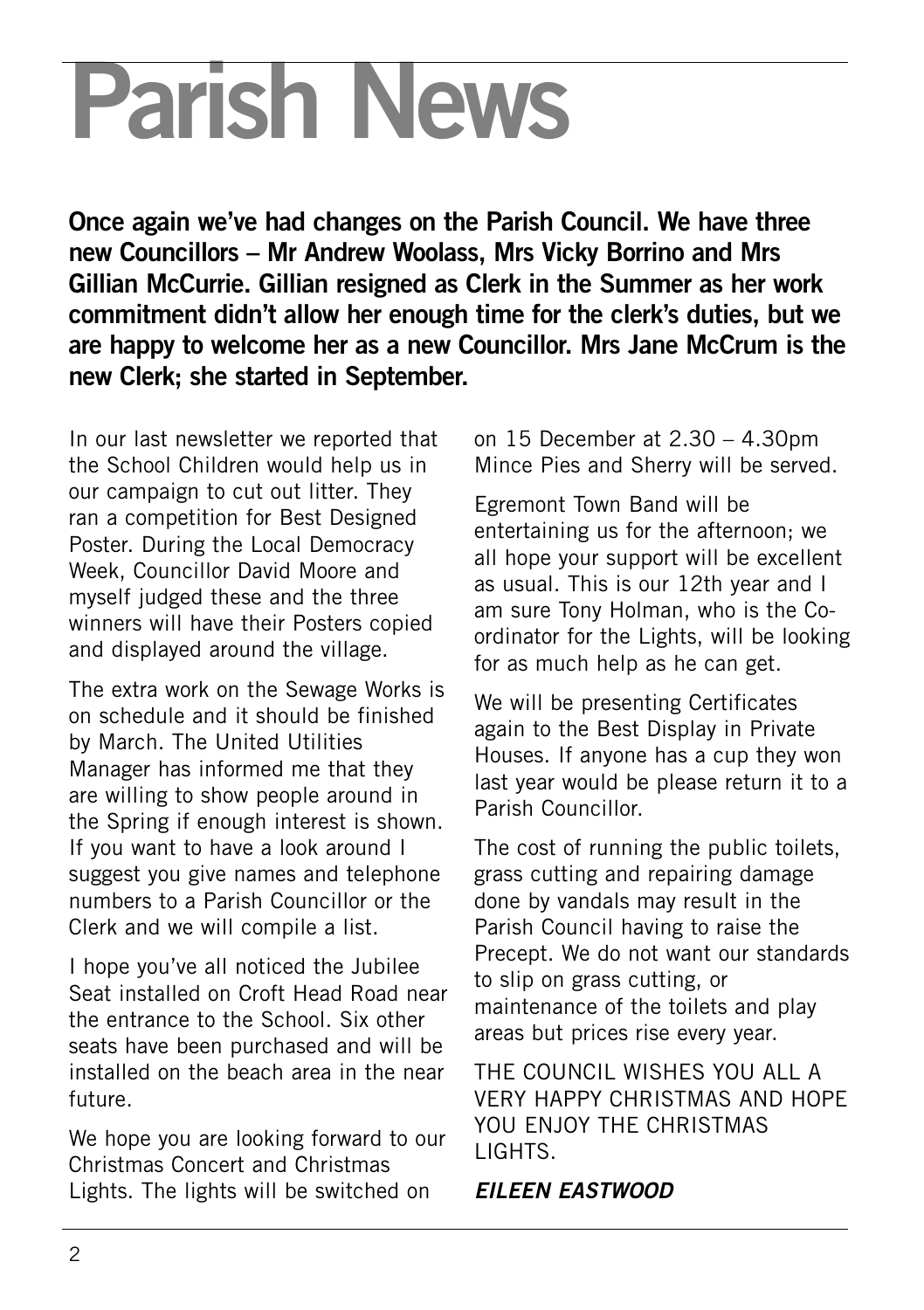# **Seascale School Council**

A new school year and a new school council has been elected. Last year's council was actively involved in an 'Anti-Litter' Campaign organising a competition for posters to go round the village. Please look out for them. Thanks go to the Parish Council for providing small tokens as prizes to encourage awareness of the problem. It would help if the older teenagers would leave the litterbins in place and stop breaking them and kicking them around on their way through the village at night!

School is constantly encouraging the children to care for the environment and the young council members take part in Copeland Youth Council meetings and initiatives. They represent their school and community sharing ideas of how to improve our environment.

# **Sports Hall**

Now the colder weather is approaching don't forget you have a Sports Hall.

After nearly 15 years the Sports Hall has had to update its emergency lighting and electricity; this will benefit all the users. The best news is we've installed much better and more efficient heating – this will make it more comfortable for the keep-fit, children's parties and any other users.

If you have never used the Hall and would like to look around please contact a Committee Member.

After persistent vandalism the Parish Council has had to board up the windows. This means the lights have to be on all the time and also means we cannot have the windows lit up with Christmas Lights.

Hope you enjoy using the facilities this winter – the Committee is always looking for new Committee Members and new ideas for the Sports Hall.

### *SPORTS HALL COMMITTEE*

### **Seascale Preschool Playgroup**

Seascale Playgroup meets from  $9.10$  to  $11.30$  am every Monday and Thursday, during term-time, in the old community wing at Seascale School (to the extreme left of the main entrance).

We cater for children aged 0-3 years. Anyone is welcome to come along, and after your children reach the age of 2½ years you can leave them with us and have a couple of hours off!

We have lots of activities on offer, such as sand, dough and paint, which most children enjoy, and also a home corner, climbing frame, outdoor play area, etc, and we always have a story time, snack time and music time. We aim to prepare the children for the nursery unit in school.

Our staff have appropriate qualifications, and we try to make people feel welcome. So why not come along and see what we do, or contact Mel on 28626 or Jackie on 27211 for further details? There is a small charge of £1.50 for toddlers, and £3 for children over 2½ years.

Seascale Playgroup is a member of the Pre-School Learning Alliance.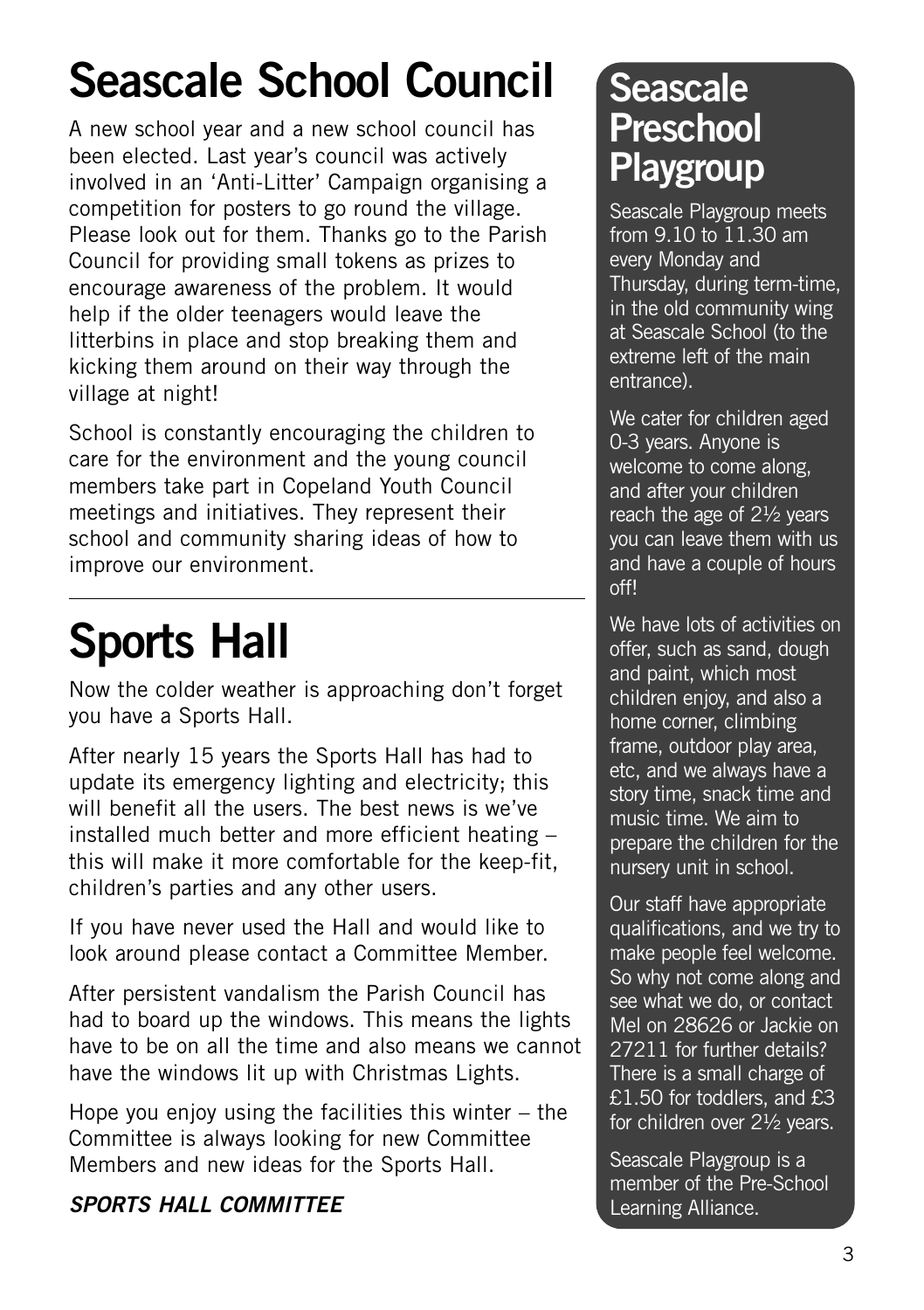# **EGREMONT POLICE**

### *A message from the new Sergeant*

**Upon the retirement of Sgt Malcolm Watson, I have taken over his role at Egremont Police Station. My name is Geoff Gardner and my rank is Acting Sgt, which means that my tenure of this post may only be temporary, unfortunately (although I would like it to be permanent!).**

I am a 41-year-old married man with two children and I live in Whitehaven. I have been in the Police since 1980 and have spent all my service in West Cumbria, mainly at Whitehaven and Cleator Moor. I have spent the last 11 years in CID at Whitehaven, during which time I have been involved in numerous enquiries involving the range of serious criminal offences up to and including murder cases.

Although I have not worked in uniform in the Seascale area I am old enough to remember when Seascale (and other places) had its own Policeman. I am acutely aware that many people would like to see the return of those days, however it is unlikely to happen. The loss of the locally based officer to communities such as Seascale no doubt increased the fear of crime in many people, particularly the vulnerable and elderly. All is not lost, though, as the Chief Constable is proposing to introduce a new rural policing initiative in the near future, and I know that Seascale is in the forefront of this initiative.

In the meantime I shall endeavour to ensure that Seascale and the surrounding area receives the policing it deserves, and I hope to meet as many people as I can in the time available to me.

### *GEOFF GARDNER*

# **Seascale Fun Day**

Total raised to date £570, this with a handful of volunteers from the Seascale Village Fun Day Group – BUT! (isn't there always one!) we need a few more intrepid bodies to donate time and ideas to make the Fun Day a bigger success next year than it was this! If you would like to get involved please call Hilary Ballard on 21329 or Steve Ainley on 28538.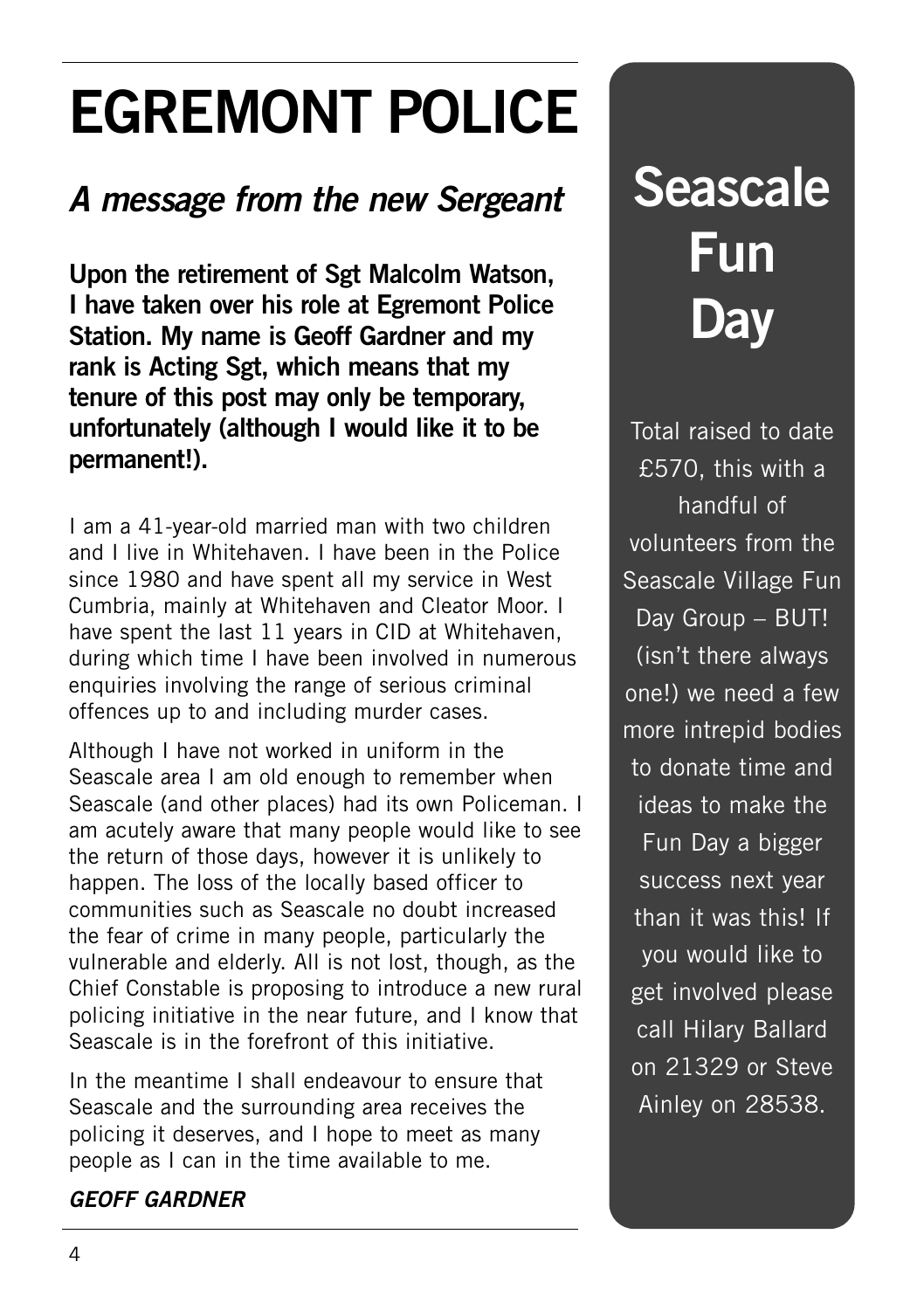# **GARDEN BONFIRES – A CAUTION**

The bonfire gets its name from medieval bone-fires of animal bones – and while modern day bonfire ingredients may not be as gruesome, they still cause pollution and local nuisance. They can be very irritating to neighbours – the smoke, smut and smell are the subject of many complaints to local authorities. Smoke prevents your neighbours from enjoying their gardens, opening windows or hanging washing out, and reduces visibility in the neighbourhood and on roads.

Burning garden waste produces smoke, especially if damp and smouldering. This will contain pollutants including carbon monoxide, dioxins and

particles. Burning plastic, rubber or painted materials not only creates an unpleasant smell but also produces a range of poisonous compounds. These can all have damaging health effects, but serious harm is unlikely if exposure to bonfire smoke is brief. Problems may be caused, however, for asthmatics, bronchitis sufferers, people with heart conditions and children.

Weather conditions affect air quality. If the air is still, particularly in the late afternoon or evening, smoke will linger. A dry blazing bonfire will lift smoke and fumes upward. If it is too windy, smoke can blow into neighbours' properties and into open windows.

### **What is the Legal Position?**

It is a common misconception that there are specific byelaws to prohibit bonfires – there aren't. An outright ban would be difficult to enforce and occasionally a bonfire is the best practicable way to dispose of garden waste. If used sensitively, the occasional bonfire or barbecue should not cause a major problem. If a neighbour is causing a problem by burning rubbish, the law is on your side. Under the *Environmental Protection Act 1990*, a statutory nuisance includes "smoke, fumes or gases emitted from premises so as to be prejudicial to health or nuisance".

If bothered by smoke, approach your neighbour and explain the problem. You might feel awkward, but they might not be aware of the distress they are causing and it will hopefully make them more considerate in the future. If this fails, contact your local Council's environmental health department. They must investigate your complaint and can issue a nuisance abatement notice under the Environmental Protection Act. The same Act allows you to take private action in the magistrate's court. If only occasional it is unlikely to be considered a nuisance in law. Finally, under the Highways Act 1980 anyone lighting a fire and allowing smoke to drift across a road faces a fine if it endangers traffic. Contact the Police in this case.

This information was taken from one of a series of environmental leaflets by the National Society for Clean Air and Environmental Protection, www3.mistral.co.uk/cleanair/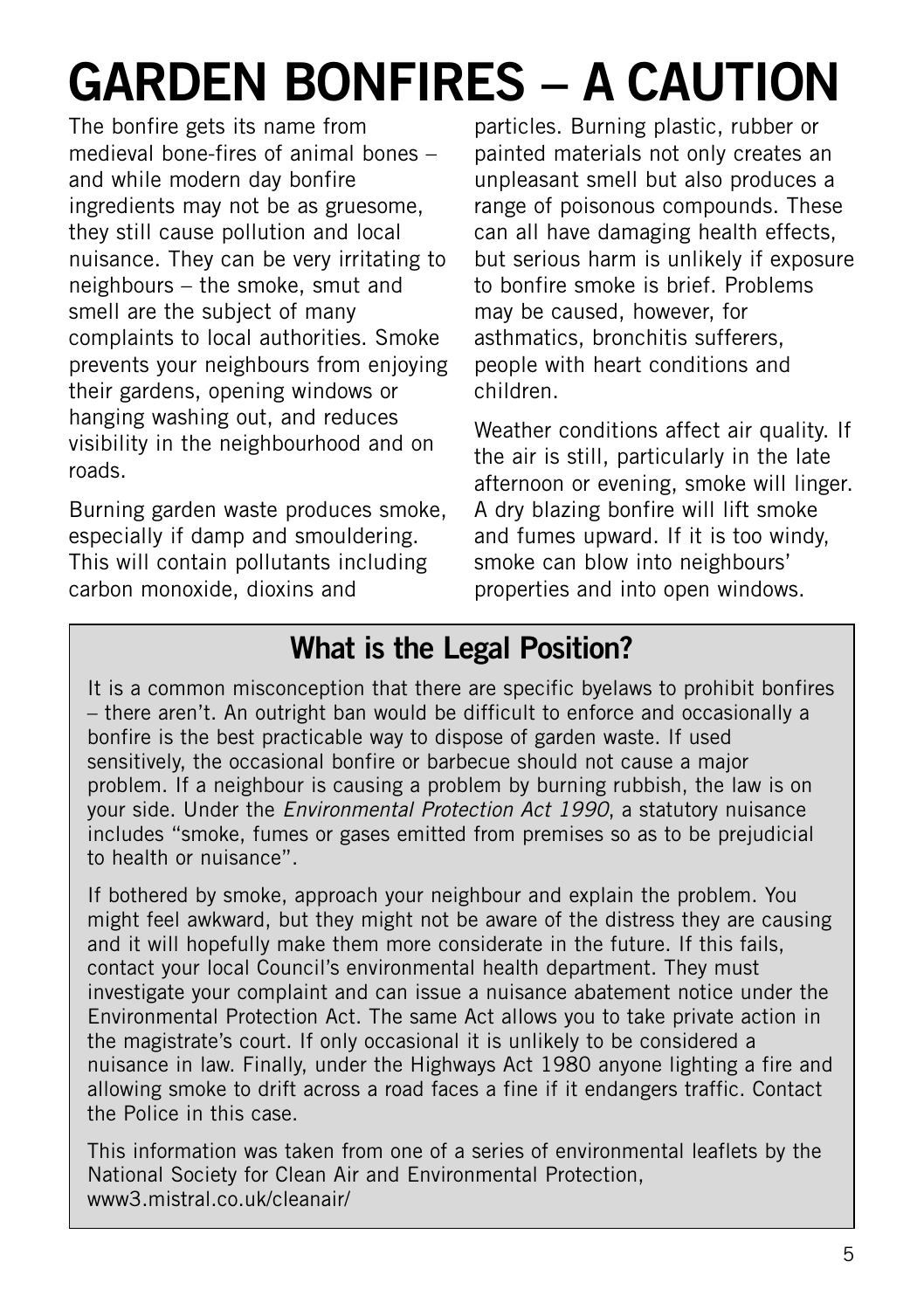## **ADVANTAGES OF A LOCAL POST OFFICE**

With the ever-increasing pressures of rural life and forthcoming changes to the way benefits and allowances are paid, I have been asked to provide some notes on the advantages of having a local Post Office. Direct access to a vast array of products and services has to be the short answer; however such simple statements have to have some sort of explanation.

The equipment required to enable sub post offices to continue to deliver benefits and allowances when the system changes is rapidly being installed. I am pleased to say that offices in West Cumbria were amongst the first to be equipped and when the time for the change comes, our offices will be ready to continue to offer that service – your benefit, in cash, free of charge.

It is not often realised that there are a number of banking facilities already available at Post Offices – cash and cheque deposits along with drawing cash is possible from a number of high street and internet bank accounts. This is backed up by the more traditional National Savings accounts and savings schemes, like Premium Bonds.

Villages without post offices have lost the access to the worldwide postal service. This is a bitter blow to a rural community; something as simple as a birthday gift has to be taken to town to be sent. We in Seascale are fortunate in having the Royal Mail based in the village. This means that undelivered packets and such like are not returned to a large centre (which, incidentally, has much shorter opening hours than our post office!).

As motoring becomes more expensive and congestion increases many more people will need to carry out their business locally. Village post offices give access to travel services such as E111 forms, Travel insurance, Currency and Passport checking. Many types of licences are available locally; TV and Motor vehicle are the most common.

The way that bills are processed today is changing, more and more companies are turning to the Post Office to provide a free or low cost account paying point, modern barcode readers enable simple quick and secure transactions, magnetic and smart card systems are a safer and simpler replacement for the once common saving stamp.

Our Post Office in Seascale is able to offer a huge range of products and services and that range is set to increase further. Banking services will be leading the way, early next year will see the launch of the Post Office card account – an account designed to be simple to use for your benefit payments. From April next year access to virtually all the main banks basic bank accounts will be possible. The added benefit, of course, is that Post Offices are open much longer hours, and Saturday mornings, than the majority of rural bank branches.

#### *ANDREW WOOLASS*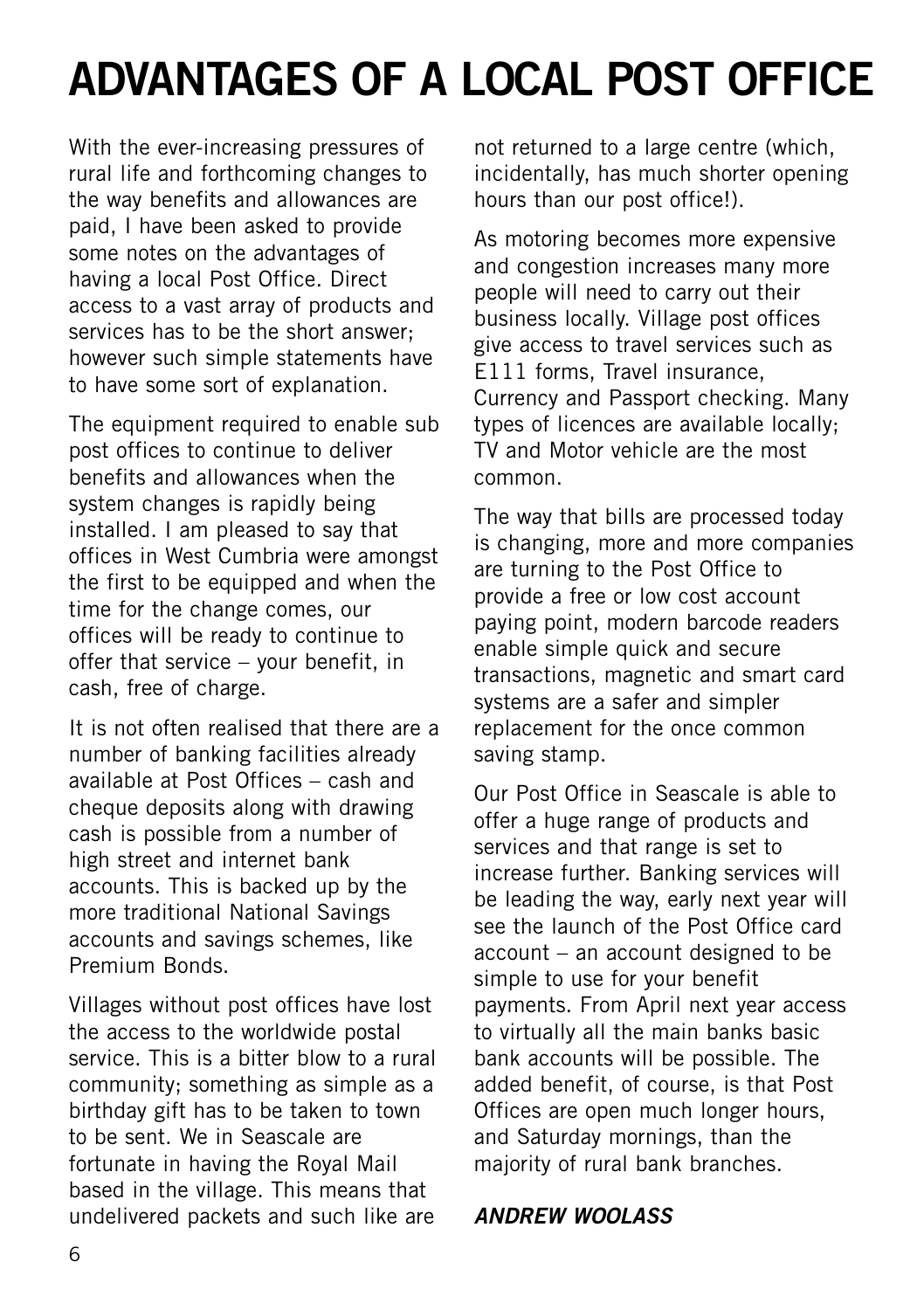### **Seascale Horticultural Society**

Members of the Society can currently order seeds, plants and even hardware from Suttons at discount prices. To become a member all that is required is a yearly subscription of £2. Discounts range from 30% for all seeds to 10% off plants and hardware and the final ordering date is 10th December. To obtain a catalogue, or if you require further information, please contact one of the committee members listed below.

We enjoyed yet another successful Flower Show. despite having a poor start to the summer, and I would like to say a very special thank you to all those who entered. It requires a lot of dedication from our exhibitors to produce such a wonderful display when the weather has done its utmost to thwart them. We were also particularly well supported in the handicraft sections this year, so altogether it made for a very successful show.

We are currently looking for new committee members to help with the Flower Show, and in particular a new secretary as I am hoping to retire from the job after 16 years. If anybody is willing to help in any way we would be delighted to hear from you.

Please contact any of the following committee members:

**Mr J.D. Fearon 51 Wasdale Park, Seascale. Tel 28431**

**Mr R. Harrop 4 Wastwater Rise, Seascale. Tel 27151**

**Mrs L.J. Holman 15 Wastwater Rise, Seascale. Tel 28941**

**Mr D. Moorhouse, Longacre, Santon Bridge Road, Gosforth. Tel 25328**

**Mr C.L. Tuley, 50 Santon Way, Seascale. Tel 28100**

Other members are:

**Mr G.A. Holburt, Mrs L. Mckenzie, Mr T. Porter, Mrs A. Rudd, Mr G. Rudd, Mr N. Todd and Mr P. Weightman**





### **Newsletter Committee**

We are currently looking for new members to be on the Newsletter Committee as well as people to deliver the newsletter. If anybody is able to help in any way please contact either Lois Holman on 28941 or Eileen Eastwood.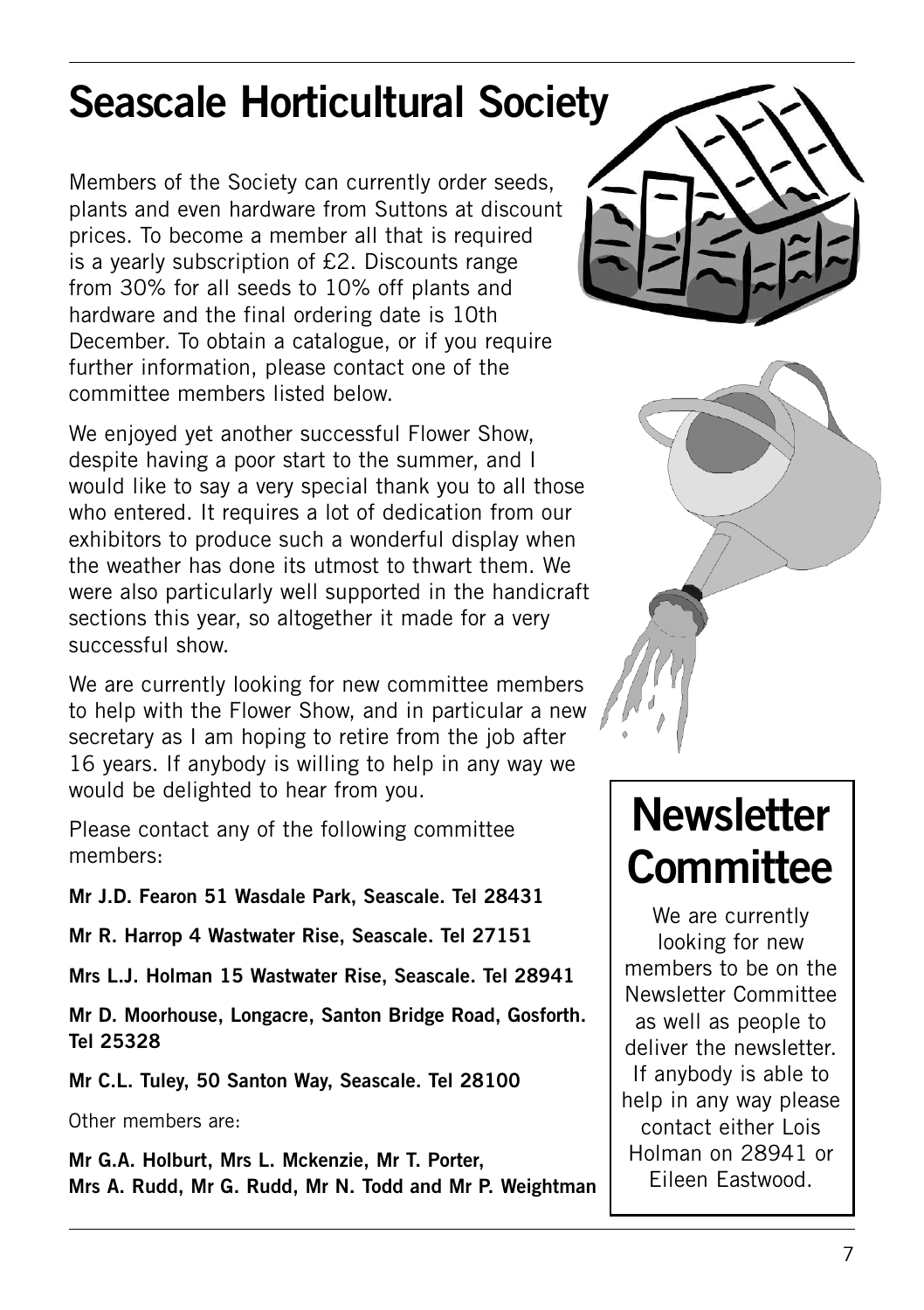# **SEASCALE FIRST RESPONSE TEAM**

I recently attended a meeting at the Windscale Club for anyone that was interested in being part of a First Response Scheme for Seascale. A scheme has already been set up in Gosforth by Nicholas Speed-Andrews since



March, thanks to the support and fund raising for pagers etc. from their village. I thought that it would be very well supported, but how wrong I was only eight people bothered to turn up, which I thought was very disappointing.

### **WHAT IS A FIRST RESPONSE TEAM?**

I hear a lot of you ask. Well, it's a group of volunteers from the village willing to give up their time and who are trained by our local ambulance service to attend emergency 999 calls and help a person in a life threatening situation until the ambulance arrives. This fast response could mean the difference between that person surviving or not.

#### **WHY DO WE NEED A FIRST RESPONSE TEAM – WE HAVEN'T NEEDED ONE BEFORE?**

Latest figures show that death by heart-related illness has increased by 20% and that the rate of survival if that person gets first aid treatment within 8 minutes could rise to as much as 50%. We live in a remote area and an ambulance can't always get here in such a short period of time – a time span that could mean

the difference between a loved one surviving or dying. If a medically trained volunteer was to be on the scene quickly, to provide help to that person until the ambulance arrived, then there would be a significant improvement in the chances of survival. This fast response is

what the team aims to achieve

#### **WHAT SORT OF EMERGENCY CALLS WOULD A FIRST RESPONDER ATTEND?**

The types of emergency calls they would attend would be patients suffering from chest pain, at risk of cardiac arrest, unconsciousness, choking and victims of drowning. They would not be asked to attend traffic accidents, violent situations or dangerous emergencies.

If you think you would like more details on becoming a member of a First Response Team and are caring and sympathetic and willing to attend training sessions, CONTACT Mr Nicholas Speed-Andrews on Gosforth 25721 or Mr Rod Kimber on Seascale 28723.

If you don't want to be part of the active team then why not become part of the committee or help in the vital fund raising for Pagers and other vital equipment! Please prove that the village of Seascale can respond to a worthwhile cause!

Thank you.

### *MRS S. WEATHERSTON*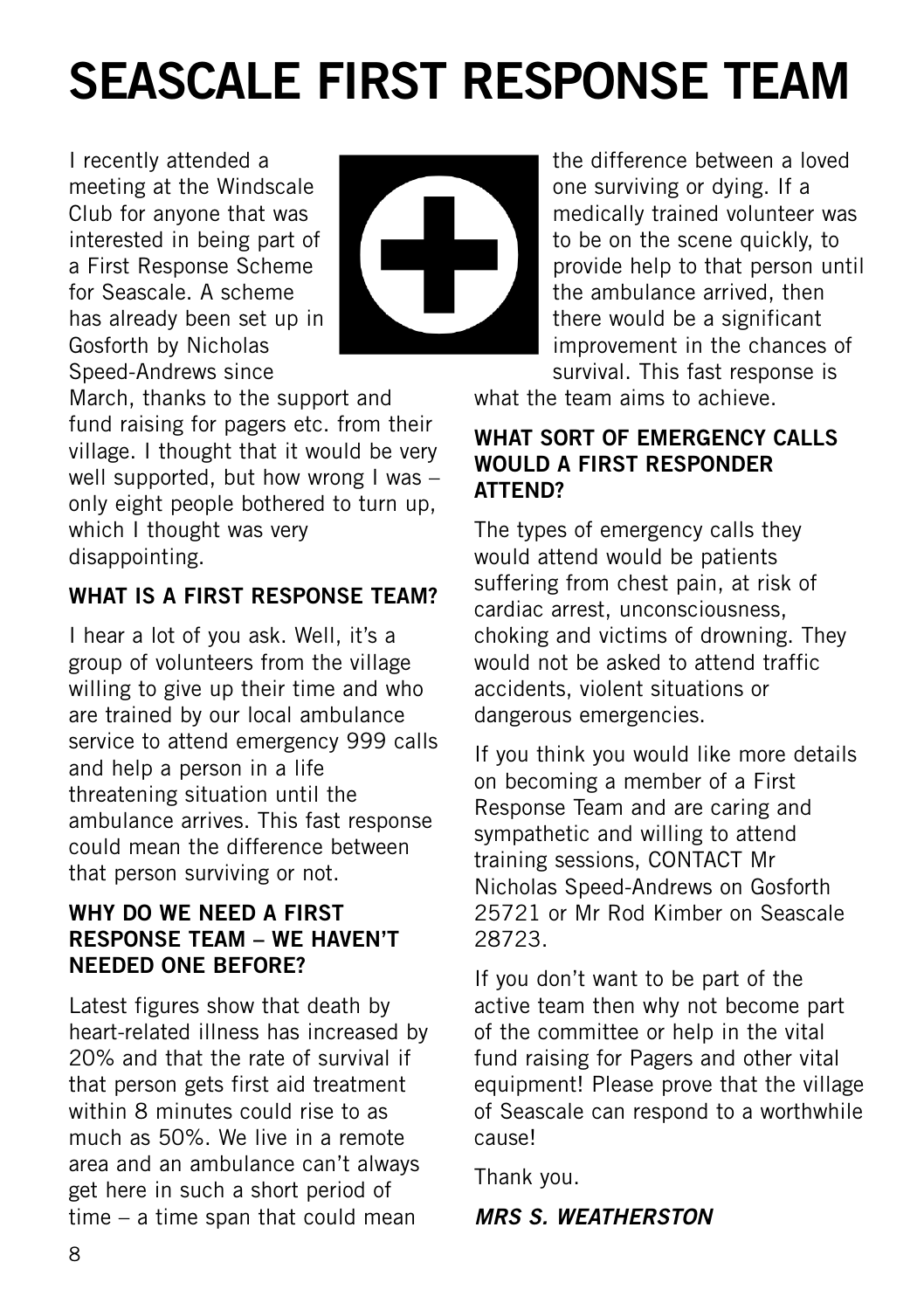## Trials and Tribulations of a Footpath Walker

*It was nineteen ninety, when it all began, To start a new hobby was the plan. I would walk every West Cumbrian path, Looking back now, that's quite a laugh.*

*A retirement hobby, next was the plan, So further afield, we then began. We followed the maps little green lines, And kept to all the footpath signs.*

*In '97 "adopt a path" was mooted, By Seascale Council old ways were routed, At a meeting we were asked to walk, And agreed on a path, at a footpath talk.*

*On some paths we are chased by cattle, Snakes that hiss, but never rattle, Winter mud, and summer rain, Lightning, thunder, rain again.*

*Wild flowers alter as the seasons change, Ducks and herons over it range. Very few people, do we ever see, Stiles are getting too high for me!*

*Mosquito bites, and wasps that sting, The joys of walking, they all bring. It's a wonderful hobby, and when I get home, I write about, what I see, when I roam.*

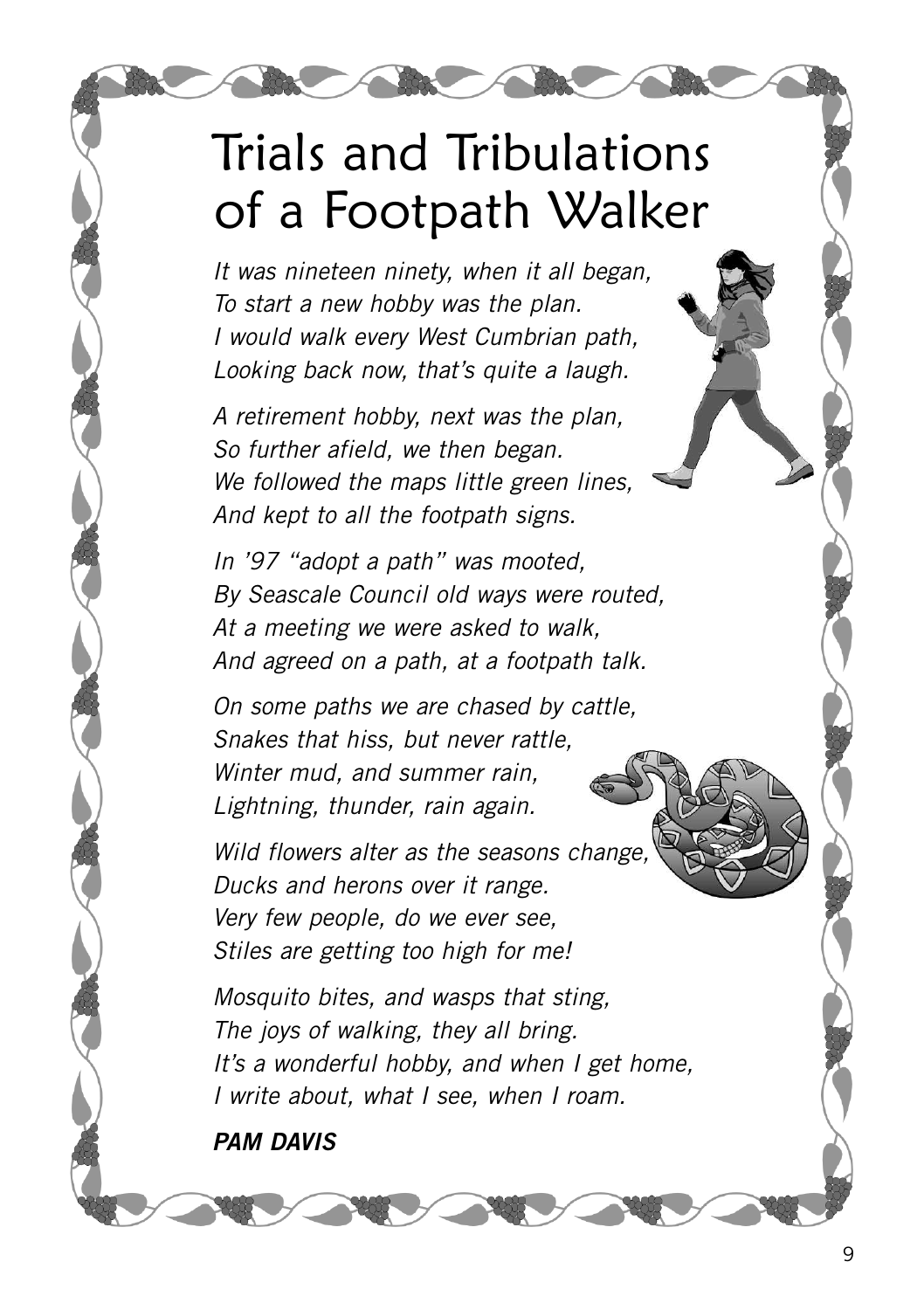# *FARMING CRACK*

### **AUTUMN BONUS**

Making hay and silage this year has been extremely difficult in the unfavourable weather conditions. Very little hay will have been made, owing to the amount of rain. Thank goodness we had a wonderful six weeks in autumn enabling the harvest to be completed in record time. We were very lucky compared with a lot of farmers in the North and West of Scotland who got little or, in some cases, no winter food, putting them in a desperate plight this winter.



### **THE GOSFORTH SHOW**

The show was very fortunate in getting one of the few sunny days. After missing last year because of Foot and Mouth the attendance at this year's show was far better than we could have expected. A full timetable of events kept everyone entertained. The Local History Tent contained the biggest collection of old photographs and ephemera of this area ever displayed. Anne Hopper from Radio Cumbria proved to be very popular as she toured the show ground.

Victoria Routledge is a Seascale girl who is making quite a name for herself writing best selling novels and freelancing for some of the top newspapers. She wrote an article about the Gosforth Show in the Sunday Times, which created a lot of interest around the country. A family from Manchester had driven up for the day on the strength of this article. Thanks to everyone who came and supported the show. It is one of the countryside traditions that we are struggling to keep alive.

### **FOOT & MOUTH**

The Foot & Mouth saga rumbles on. If you buy any livestock a 20-day Standstill Order comes into place. Nothing can be moved or sold from the farm during that time making it impossible for some to continue trading. Now the Government is proposing to introduce a law making every farmer insure against Foot & Mouth. So far only one company will provide this type of insurance and will only pay 25% of the value of the animal. Neighbouring farms that have to have their animals culled would receive nothing. A medium farm like ours will have to pay approximately £10,000 for this insurance per year, making it likely that we and our fellow farmers will go to the wall, like many have already.

The Government would not allow a National Public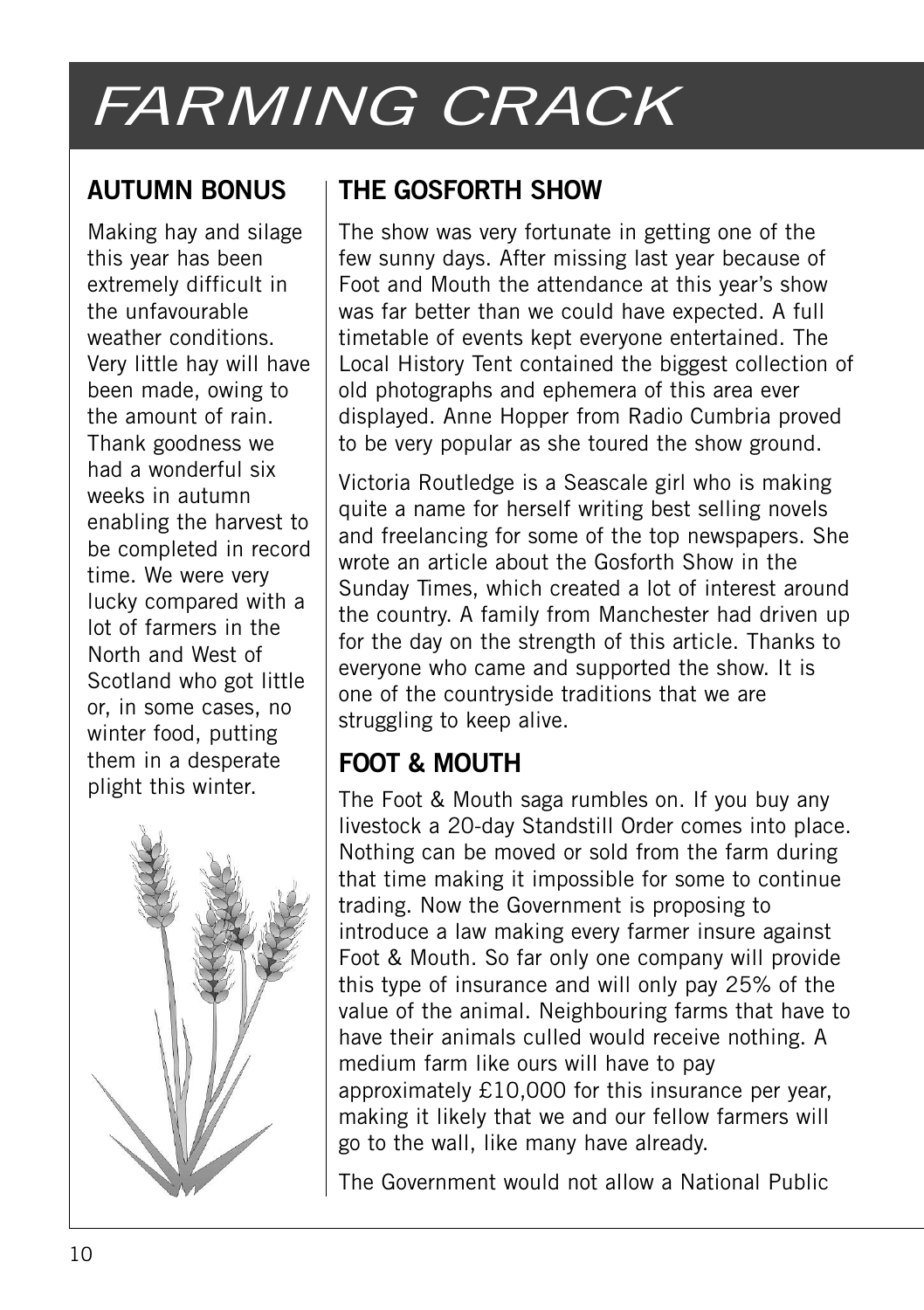Inquiry into the cause of the last outbreak so each County involved ran one of its own. The blame for the cause and spread was put at the Government's door! Even now little or nothing has been done about food that is being imported into this Country. British animals are reared, farmed and slaughtered under very strict guidelines for the safety of the general public, unlike imported food that has little or no restriction on the use of drugs, welfare or disease. I think the Government should address these issues before imposing more unnecessary regulations on an industry that is already struggling to survive.

Farmers are leaving their land at an alarming rate. The Farmers Guardian estimates that 11 farmers a day are leaving the industry. In Seascale Parish there were, until recently, 11 full-time working farms. Now only four survive.

### **SWALLOWS**

On the brighter side the first swallows arrived here

on 12 April and the last one left on 30 September. A group landed here several days later, probably on its way south from Scotland. This year we had eleven nests on the farm, each one with at least two sittings of four or five eggs. A bumper crop. It is unbelievable that they travel 2,000 miles to get here (they return to where they were hatched).

*Wishing you a Very Merry Christmas and a Happy New Year.*

#### *KEN MAWSON*



### **SEASCALE BEACH**

Nothing to do with farming, but have you noticed how the beach is changing? A lot of the sand from the front of the car park has shifted along the beach and is now burying some of the big rock pools in front of the Boat Yard. Two wooden posts have appeared – does anyone know anything about these posts? They look too old to be connected to the sewage works.

### **PHOTOS PLEASE**

When the sewage outfall pipe was being buried, the contractors uncovered beds of peat containing branches and leaves several feet under the sand. It is fascinating to think what things must have been like in the distant past. Did anyone think to take any photographs of this, please?